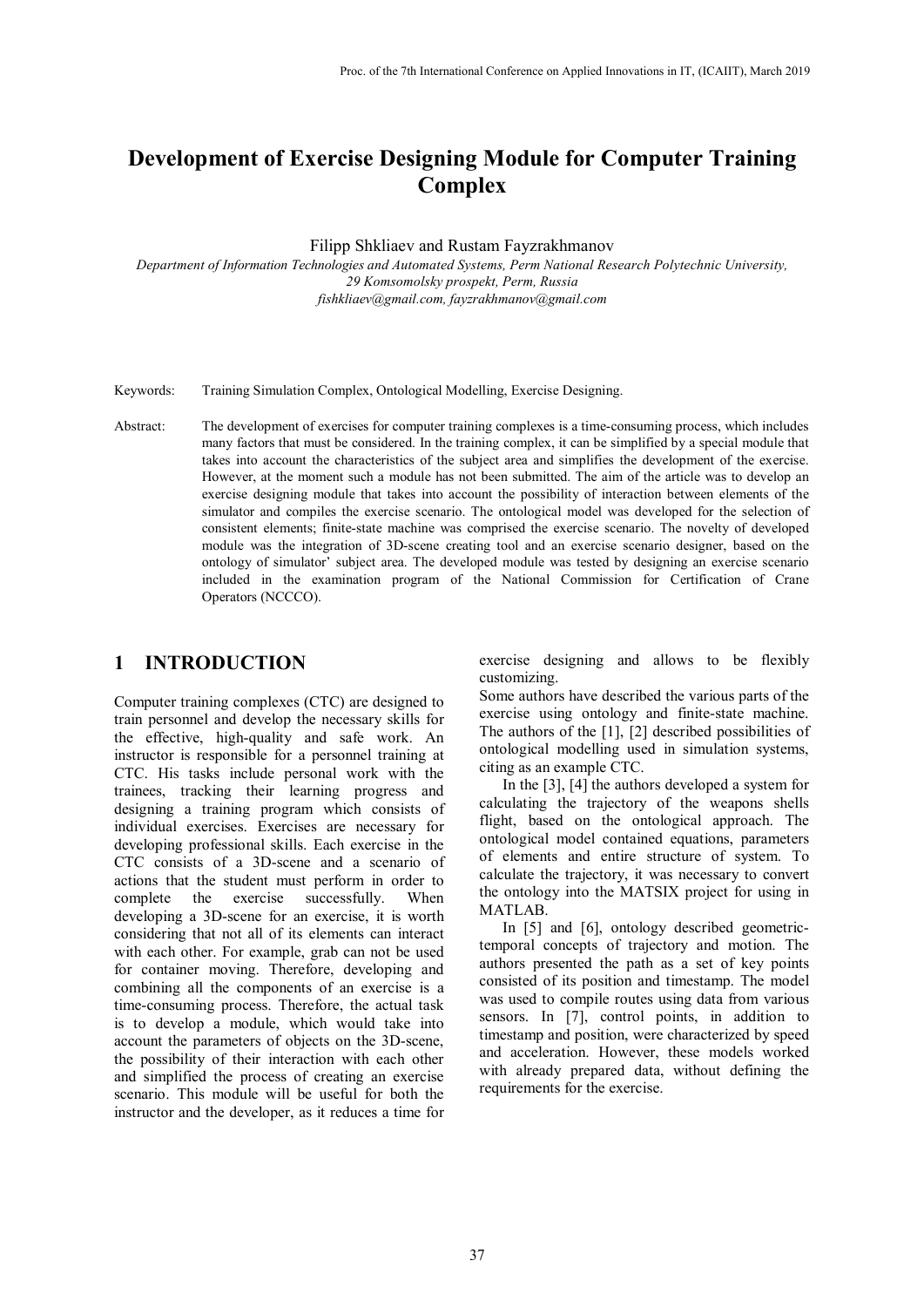In [8], a finite-state machine of a water pump was developed. The nodes of model were the states, and links consisted conditions for transition from one state to another. However, the authors of the article have not described the process of designing a model. Hence, the problem of developing a system for designing of exercises can't be considered solved.

Therefore, the purpose of this article was to develop a module for the designing of an exercise which takes into account the possibility of interaction between the elements of the simulator and allows to compile the exercise scenario.

# **2 EXERCISE DESIGNING ALGORITHM**

As an exercise in this article, we understood the complex of objects involved in the learning process and the scenario of the exercise.

The module was developed as a part of CTC, described in [9], which has a control system for the formation of sensorimotor skills [10]. Control system automates learning process by defining of exercises for the student, depending on his skill level. A set of necessary exercises need to be designed by the developed module.

For the exercise designing, we need to identify objects, involving in a learning process. As a result of the analysis of various teaching programs and training standards [11], typical objects were united in classes and presented in Table 1.

Table 1: Learning process parts and classes, related to them.

| Part                        | Class                       |  |  |
|-----------------------------|-----------------------------|--|--|
| Operating machine           | Crane                       |  |  |
|                             | Lifting device              |  |  |
| Cargo properties            | Cargo                       |  |  |
|                             | Quantity of cargo           |  |  |
|                             | Starting place              |  |  |
|                             | Destination place           |  |  |
| Workers                     | Banksman                    |  |  |
|                             | Signaller                   |  |  |
|                             | Slinger                     |  |  |
| Environmental<br>conditions | Weather conditions          |  |  |
|                             | Time of day                 |  |  |
|                             | Speed and direction of wind |  |  |

Every object in a simulator belongs to some class. When designing an exercise, a user should choose from all objects of a class a specific one.

However, it is worth noting that not all elements of the subject area can interact with each other. For example, a grab can only interact with bulk loads, and a 40-foot container cannot be connected to a hook. In order to take into account the restrictions when setting the parameters of a 3D-scene, it was necessary to develop an ontology that takes into account the components of the simulator and its relationships. The developed model was used as the basis for generating a 3D exercise scene.

The second step of the exercise designing is to set up a scenario which includes a set of control points and the conditions for their passage. In addition to the correct sequence of actions, the scenario can also contain student's erroneous actions and the response of the simulator to it.

Based on the material studied, the exercises designing algorithm was compiled. It included such steps as:

1) Selection of components involved in the exercise, based on the description of the subject area;

2) Arrangement of selected components on the 3D-scene and generation of start and end control points of cargo position;

3) If necessary, the placement of additional control points and setting conditions of their passage.

# **3 THE ARCHITECTURE OF THE EXERCISE DESIGNING MODULE**

Figure 1 shows the architecture of module that was developed based on the exercises designing algorithm.

The Ontology of simulator is an ontology that contains data about all simulator elements, which can be used in an exercise designing and relationships between them. The choice of ontology is explained by the simplicity of organization and obtaining of necessary information. In addition, a reasoner is able to infer new logical consequences, that helps in complex queries.

The Scene manager module output is 3D-scene in a simulator. There were 3 ways to get a 3D-scene as a result: 1) Creating a new scene from basic components manually; 2) Generating new scene by setting some input parameters; 3) Loading a scene, that was saved before.

The easiest to instructor way to prepare a 3Dscene is automatically generating it or to load saved scene. In case of scene generation, module used the elements selected in the interface and information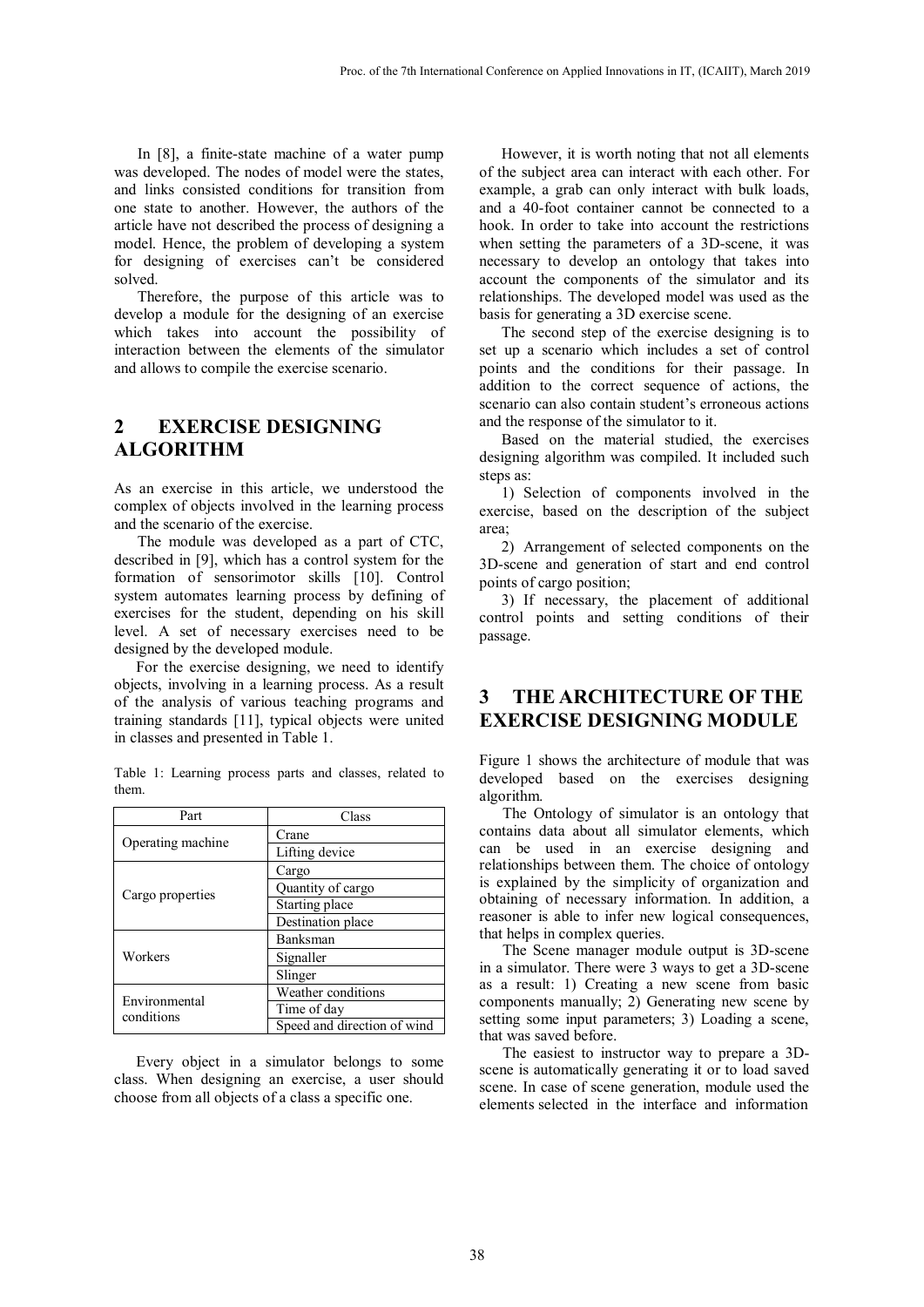

Figure 1: Architecture of an exercise designing module.



Figure 2: Example of exercise scenario scheme.

about them from the ontology and then converts it into a 3D-scene, which can be improved later by the developer or instructor. SPARQL queries were used by the interface for interaction with ontology of simulator.

The purpose of the Scenario designing module was to create a sequence of control points and set conditions for their passage. The result of the module work was a finite-state machine, represented an Exercise scenario. The nodes of the finite-state machine are control points, and the links contains conditions for the transition from one point to another.

Figure 2 shows the scheme of an exercise

scenario, where bold-style blocks and arrows composed the path, which cargo should pass to finish an exercise. In addition, additional states can be configured that take into account the possible erroneous behavior of the student, examples of ones presented below:

- Out from permissible borders;
- Touched the ground;
- Cable break, etc.

Conditions can track the following parameters:

- Reaching the defined position;
- Cargo collision with a ground or other scene objects;
- Scene object position and rotation;
- Cables length and tension;
- Cargo speed and acceleration.

Scenario designing module generates start and finish only, based on position of starting and destination places, defined in Scene manager module. The other states and conditions can be added manually.

The result of the exercise design module was generated 3D-scene and a scenario for the exercise.

#### **4 MODEL TESTING**

An exercise designing module for the AnyCrane CTC [12] was developed.

To test the developed module, a full cycle of creating an examination exercise from the NCCCO certification standard [10] for tower crane operators was designed. The 3D-scene contained a crane, a cargo and poles that limit the route. At the beginning of the exercise, the cargo was at the start point; the hook and the cargo were connected by slings. The task was to move the cargo to the finish point.



Figure 3: Class hierarchy of ontology model.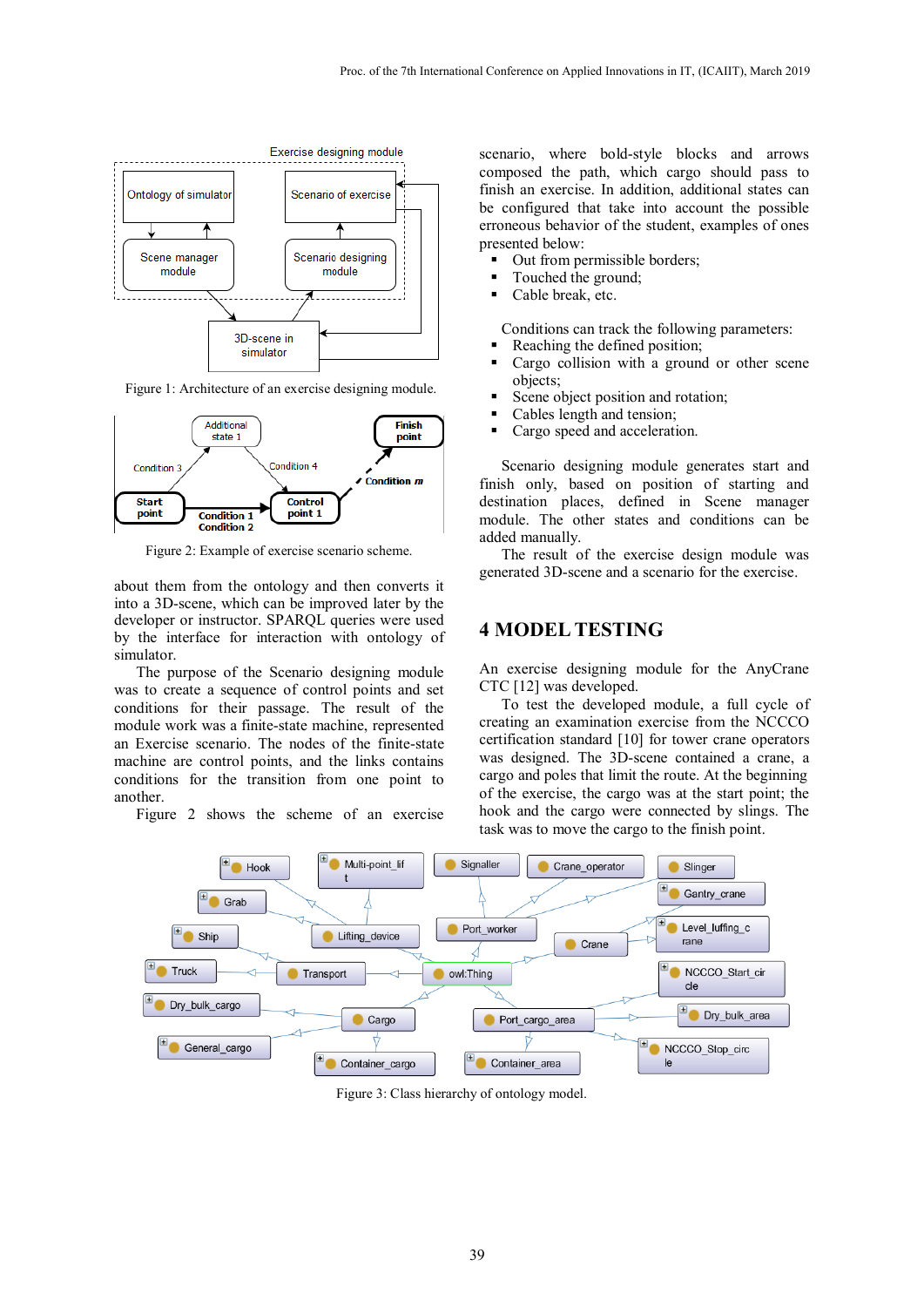| Crane           |                           |        | Lifting device             |                   |                |  |
|-----------------|---------------------------|--------|----------------------------|-------------------|----------------|--|
| <b>NNC Aist</b> | $\checkmark$              | Hook   |                            | $\checkmark$      |                |  |
| Cargo           |                           | Amount |                            |                   |                |  |
| NCCCO Cargo     | $\checkmark$              | 1      |                            |                   |                |  |
| Starting place  |                           |        |                            | Destination place |                |  |
|                 | NCCCO Start circle $\vee$ |        | NCCCO Stop circle ~        |                   |                |  |
|                 |                           |        |                            |                   |                |  |
|                 |                           |        |                            |                   |                |  |
| <b>Back</b>     |                           |        | <b>Additional settings</b> |                   | Generate scene |  |

Figure 4: Scene options selection in the Scene manager module.

The sequence of the exercise is defined as follows:

- 1) Raise the hook with a cargo at least 10 feet above the ground to avoid obstacles and personnel.
- 2) Move the cargo from the start circle to the end circle.
- 3) Once the cargo has reached the end circle, place it in such a way that the cargo contacts the ground inside the circle and remains there.
- 4) When the cargo is contacted the ground surface inside the finish circle, cargo is not allowed to rise above the ground.
- 5) The examiner will give a stop signal when the cargo is under control.

In accordance with the subject area of the CTC, an ontology was developed. It includes a structural model of classes, instances of simulator objects with its parameters, and relationships between ontology objects. Figure 3 shows the 2-level class hierarchy of the ontology model.

For example, a query can retrieve a connection device, which can be used if a user has selected CMM Aist crane and brick pallet as a cargo. The SPARQL query, which was sent to the ontological model is presented below.

```
SELECT ?LiftDev 
WHERE 
{ 
:CMM_Aist :canBeConnectedWith 
?LiftDev.
?LiftDev :canTransports
:Brick_pallet 
}
```
The query result is:

:Hook

Figure 4 demonstrates the interface that allows user to select elements of the exercise. Every parameter can be chosen from the dropdown list, which was formed by obtaining query result. The following parameters were selected: NNC Aist, Hook, NCCCO Cargo, 1, NCCCO Start circle, NCCCO Stop circle. The scene was edited manually: poles, the start and stop circles were added.

Using the scenario development module, checkpoints and conditions for their passage were added in accordance with the sequence of the exercise. The first control point is placed above the starting position in accordance with step 1. Intermediate points were set at the corners of the route. The last point was determined automatically, in the stop circle.



Figure 5: Exercise performing process in the 3D-scene of AnyCrane CTC.